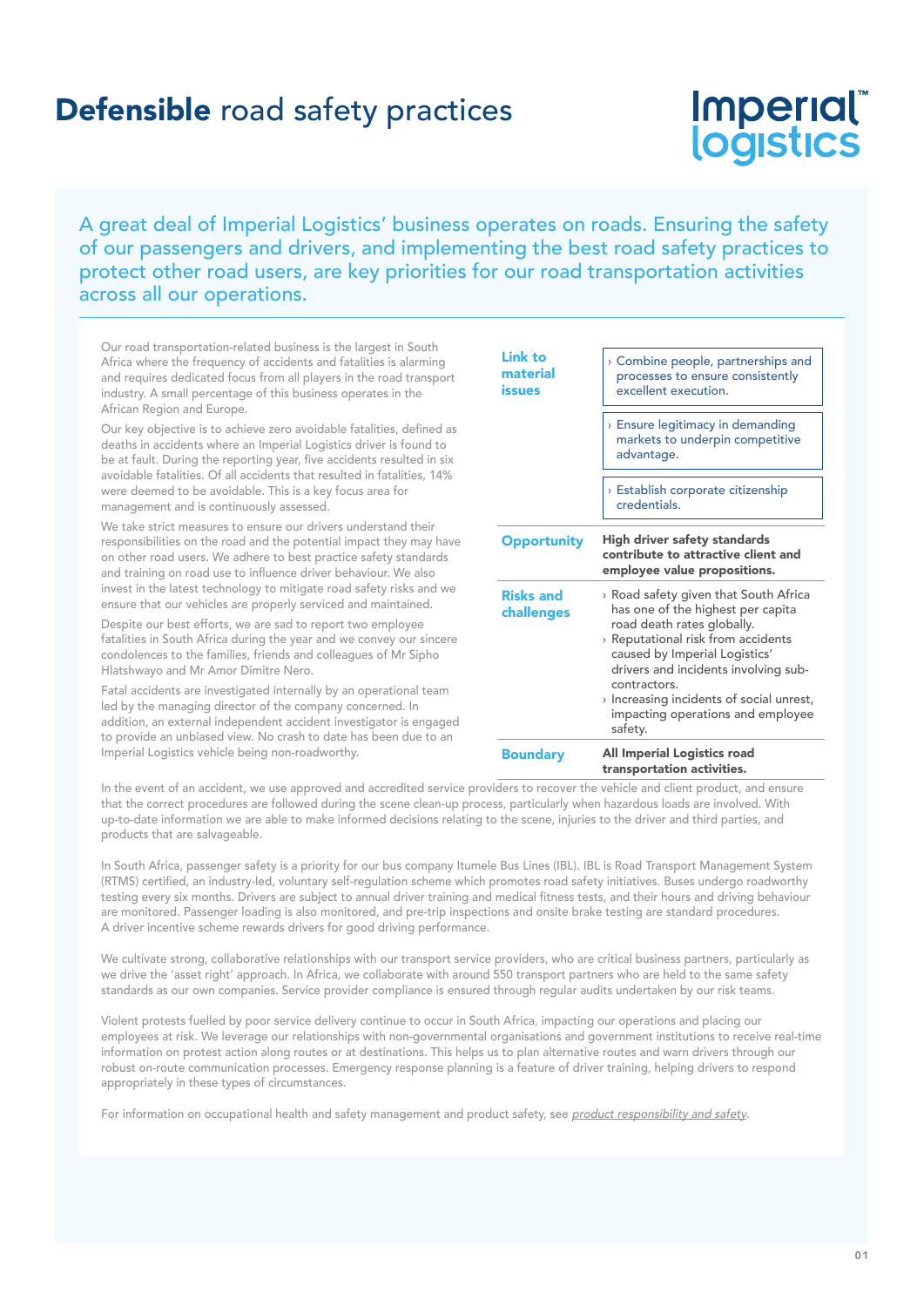## continued

# *Imperial* logistics

#### Areas of focus

#### Ensure driver fitness

#### Group priorities

- › Ensure all drivers have valid professional driving permits and undergo regular health examinations.
- › Continuous driver training provided by accredited in-house trainers or external service providers that meet our training standards.

#### Priorities for South Africa

- › Policies and guidelines on substance and cellphone use, driving in emergency lanes (not allowed), and fatigue management, among others. Policies are regularly updated to include new risks identified by driver experiences.
- › All drivers are required to pledge their compliance to the Imperial Safety Rules for responsible driving.
- › Monthly or bi-monthly driver safety meetings as well as toolbox talks, which address non-compliance with safety procedures at the time of occurrence.
- › Assessments to ensure the driver has had adequate rest before embarking on a trip.
- › Breathalyser testing at most Imperial Logistics depots.
- › Wellness services available to truck drivers through the trucking wellness programme.
- › Drivers who disregard safety procedures are appropriately disciplined and the necessary remedial action implemented.

#### Implement best road safety practices

#### Group priorities

› Safety measures fitted to vehicles transporting hazardous goods (see product responsibility and safety). In South Africa, certain vehicles in the new Euro 5 fleet are fitted with safety packages, including lane assist and stability and proximity controls.

#### Priorities for South Africa

- › 90% of Imperial Logistics companies are RTMS accredited.
- › Drivers are briefed on load, client, route and potential safety hazards and provided with journey management plans, including information on resting points, before a trip.
- › Monitoring of scheduled and unscheduled stops by the control tower.
- › Planned and unplanned job observations to ensure standard operating procedures are adhered to at loading and offloading points.
- › Advanced vehicle tracking systems monitor driver behaviour and technique.
- › Speed governors on vehicles limit speed to 85 kilometres per hour.
- › Daily vehicle inspections conducted by drivers.
- › Rigorous maintenance programmes for vehicles, as well as truck tractors and trailers.
- › On-board cameras assist with accident analysis and help drivers understand near misses and identify prevention measures.
- › Auditing transport service providers to ensure they meet safety standards.

#### Performance measure

Africa Road injuries per million kilometres 0,080 (2017: 0,102)

#### Performance measure

#### Africa Road fatalities per million kilometres 0,005 (2017: 0,009)

Performance measure

**Europe** Road injuries per million kilometres 0 (2017: 0,106)

Performance measure

Europe Road fatalities per million kilometres 0

(2017: 0)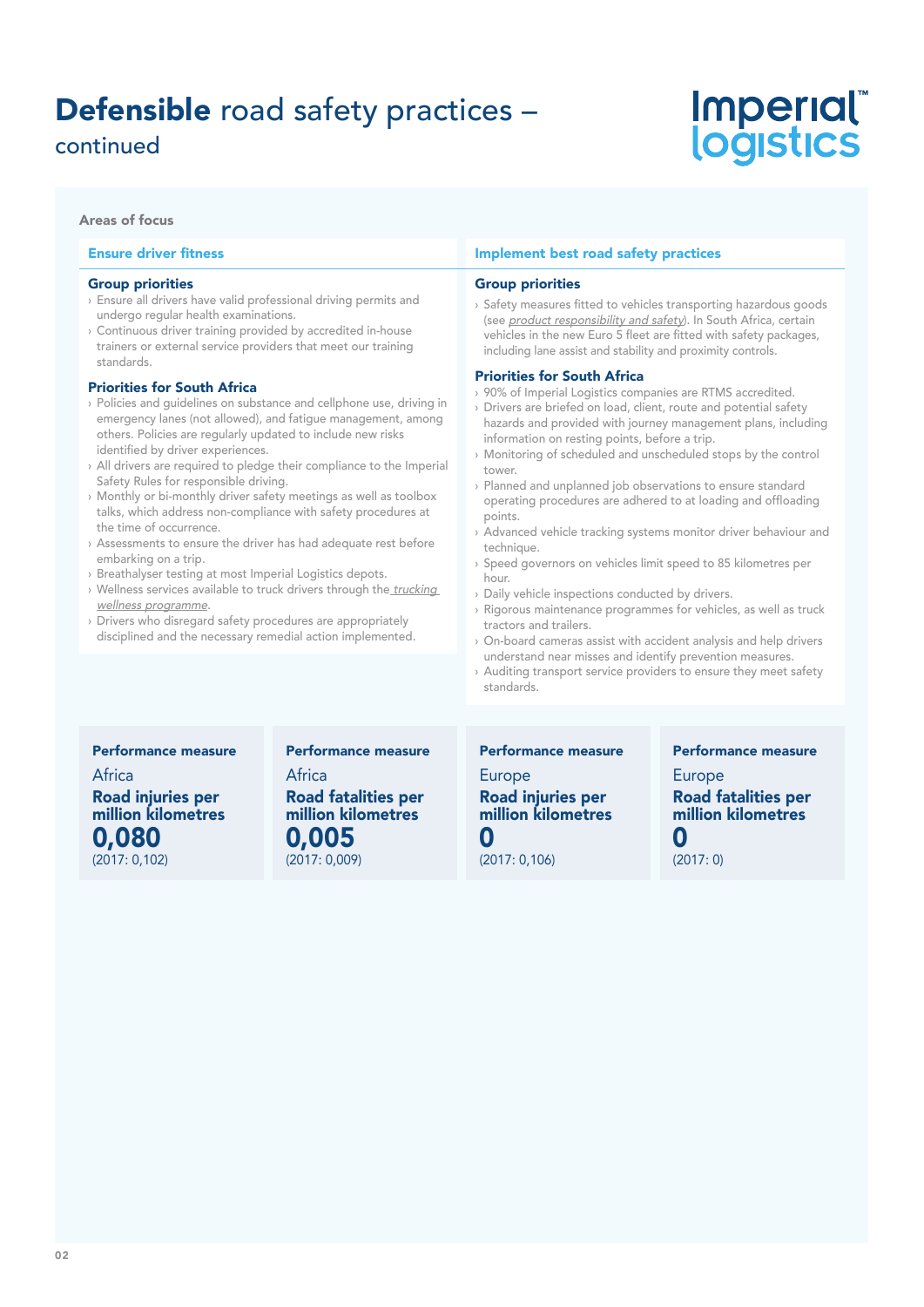continued

# Imperial®<br>logistics

## Delivering high quality driver training

In South Africa, our well-resourced in-house driver training facilities are accredited through the Transport Education Training Authority (TETA). In addition to standard training on compliance issues, we have introduced minimum training standards (training toolkit) for all heavy-duty truck drivers. The toolkit ensures that trainers cover aspects including eco-driving, health and wellness, fatigue management, client care and driving an articulated vehicle. The training standards are being rolled out to all companies, and our aim is to have most of our heavy-duty truck drivers trained in line with this new method by 2019. Driver feedback on the new training method has been positive. Coaching sessions for the trainers will start towards the end of 2018 to ensure the programme's success.

In partnership with Scania, our truck drivers in Poland receive theoretical and practical eco-driver training. Driving style is analysed using telematics devices that monitor braking, speed, idling and fuel consumption. Based on this information, practical instructions are prepared on how the participant can improve their driving style. Trainers are available should drivers need further support.

In addition to promoting safe driving behaviour, our programmes also reduce wear and tear on parts and contribute to emissions reduction.

## Engaging with our employees on safety

#### Freightmax (South Africa)

Shell South Africa's Annual Professional Driver of the Year Competition tests a participant's knowledge on the policies, standards and procedures relating to the transportation of dangerous goods. In total, 30 professional drivers and nine driver trainers participated in the two-day competition which comprised a written assessment and a driving skills test. Lindani Ngwenya from Freightmax was awarded first place in the professional driver category and Selby Siyaya, also from Freightmax, was awarded second place in the driver trainer category.

#### **Freightmax**

#### Lindani Ngwenya from Freightmax awarded first place

in Shell South Africa's Annual Professional Driver of the Year Competition.

#### Imperial Chemical Transport (Germany)

Imperial Chemical Transport **Employees** rewarded

#### for outstanding safety behaviour

Employees are rewarded for outstanding safety behaviour, with two drivers from Imperial Chemical Transport being acknowledged in 2018 for detecting a pump leakage that required the emergency shutdown and evacuation of the site concerned.

Working with one of its clients, Imperial Chemical Transport is delivering training and awareness activities to enhance the safety culture at both companies. Drivers are encouraged to identify dangerous situations, particularly during the loading and offloading of dangerous goods, and to report each incident, deviation or near miss. The lessons learned are shared with all drivers. For example, an extraordinary meeting was held in December 2017 to engage with drivers on the dangers posed by narrow muddy roads and to convey the learnings from previous accidents under these conditions. The campaign is achieving the desired results with 26 and eight near misses reported in 2017 and 2018 respectively.

## Using technology to ensure driver fitness

Tanker Services has launched an automated briefing system for drivers, a transport industry first in Africa. The system stores the personal and professional information of every driver – from driving certificates, licences and training updates, to driver ratings, incident reports, medical details and chronic medication. It also facilitates pre- and post-trip briefing. Drivers access portals at site kiosks, much like the self-service check-in counters at airports, to clock in and obtain their load briefs without having to interface with a controller. The biometric system is operated with a driver's fingerprints and will not allow a driver to clock in unless they have had the required 12 hours rest. It also uses a series of questions to check that drivers have taken their chronic medication. An added benefit is that drivers who are not exposed to personal computers have the opportunity to learn new skills. In addition, drivers are more willing to make declarations on the portal than they might be when sitting face-to-face with a supervisor, enabling us to deal with potential issues more quickly and efficiently.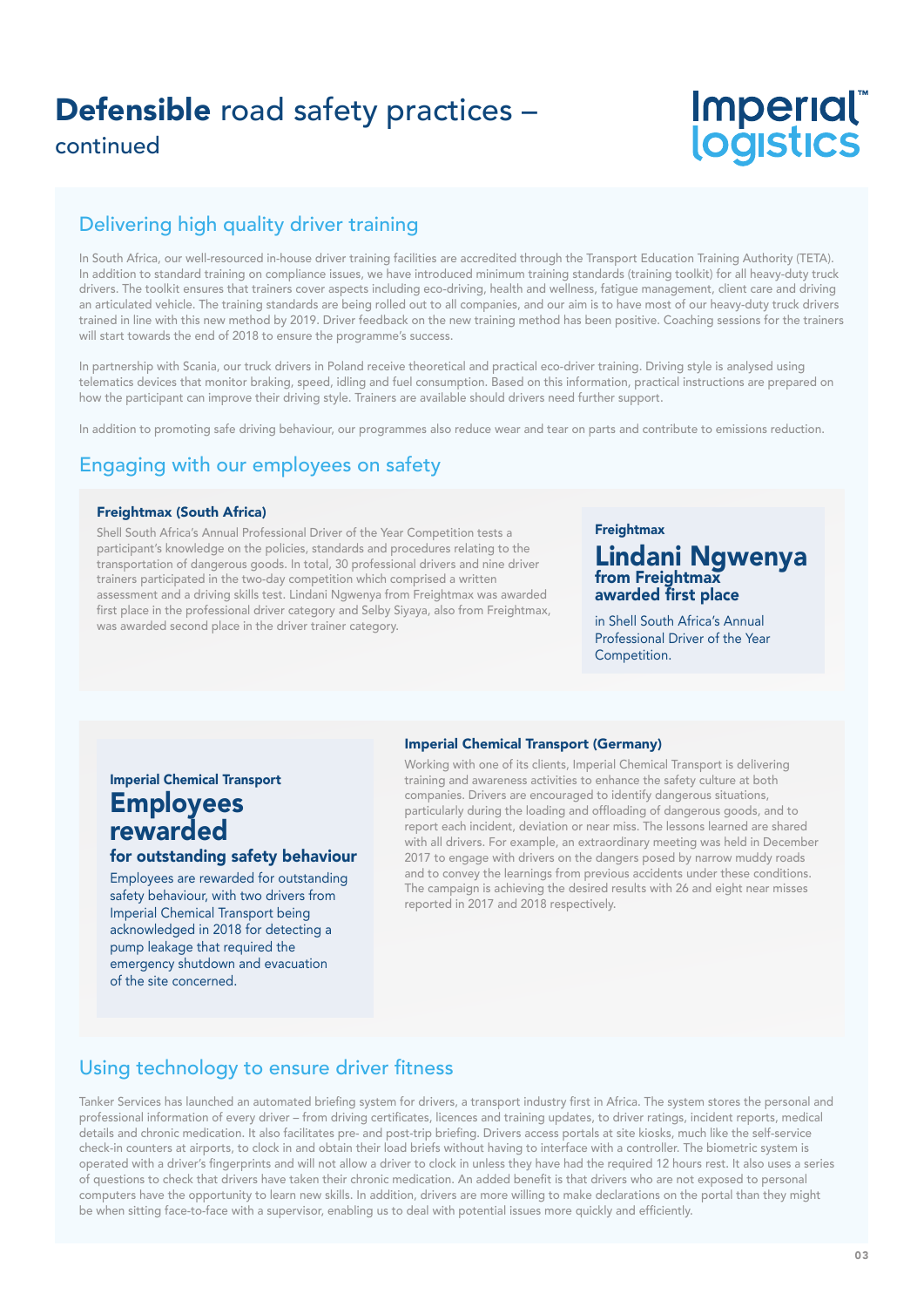continued

# **Imperial** logistics

### Raising public awareness around road safety

More broadly, our road safety programme aims to enhance public awareness around safe behaviour on South Africa's roads. Targeted interventions focus on Grade 0 to 3 pupils, adult road users and families during peak holiday periods, and pedestrians along main roads where the risk of pedestrian fatalities is high.

#### Safe scholars campaign

Endorsed by the Department of Basic Education, the safe scholars campaign teaches pupils about basic road rules using interactive song and dance. In addition, our specifically designed mascots – Bongie, Buckle Up Buddy and Ed the Red – create a fun and memorable experience that resonates with the children. Pupils are taught to observe traffic before crossing a road, be mindful of the speed limits on roads and remind parents to buckle up before driving.

In addition, scholar patrols are trained and equipped with the right gear to ensure children at school entrances are able to cross roads safely.

#### Safe scholars campaign

### Since 2015, over 1,3 million learners reached in 1 457 schools.

Pupils receive a reflective sash worn across the body to increase visibility when walking at night or during times of poor visibility.

# Heavy vehicle awareness programme

## Heavy vehicle awareness tip

When loaded, a heavy goods vehicle may travel up to 100 metres before coming to a complete stop.

During the year, we held heavy vehicle awareness events around South Africa. The programme helps people better understand the limitations experienced by drivers of heavy goods vehicles. Members of the public were also given the opportunity to sit in the cab of a heavy goods vehicle to better understand a truck driver's blind spots. The aim of this lesson is to make people more cognisant when driving, overtaking or changing lanes within the vicinity of a heavily loaded truck.

#### Peak season awareness programme

Two of South Africa's busiest routes during holiday periods are the N3 from Gauteng to Durban and the N1 from Gauteng to Polokwane. We engage with motorists, including truck drivers, at popular service stations along these routes to convey road safety tips through a number of activities.

## Peak season awareness programme

Motorists are asked to commit to adhering to road rules through the I-Pledge initiative.

# Pedestrian awareness

Reflective hats were given to shebeen patrons to aid visibility at night.

#### Pedestrian awareness

In Swaziland, the patrons of 12 'shebeens' (taverns) along key routes travelled by our extra heavy goods vehicles were engaged on safe pedestrian behaviour when walking home at night.